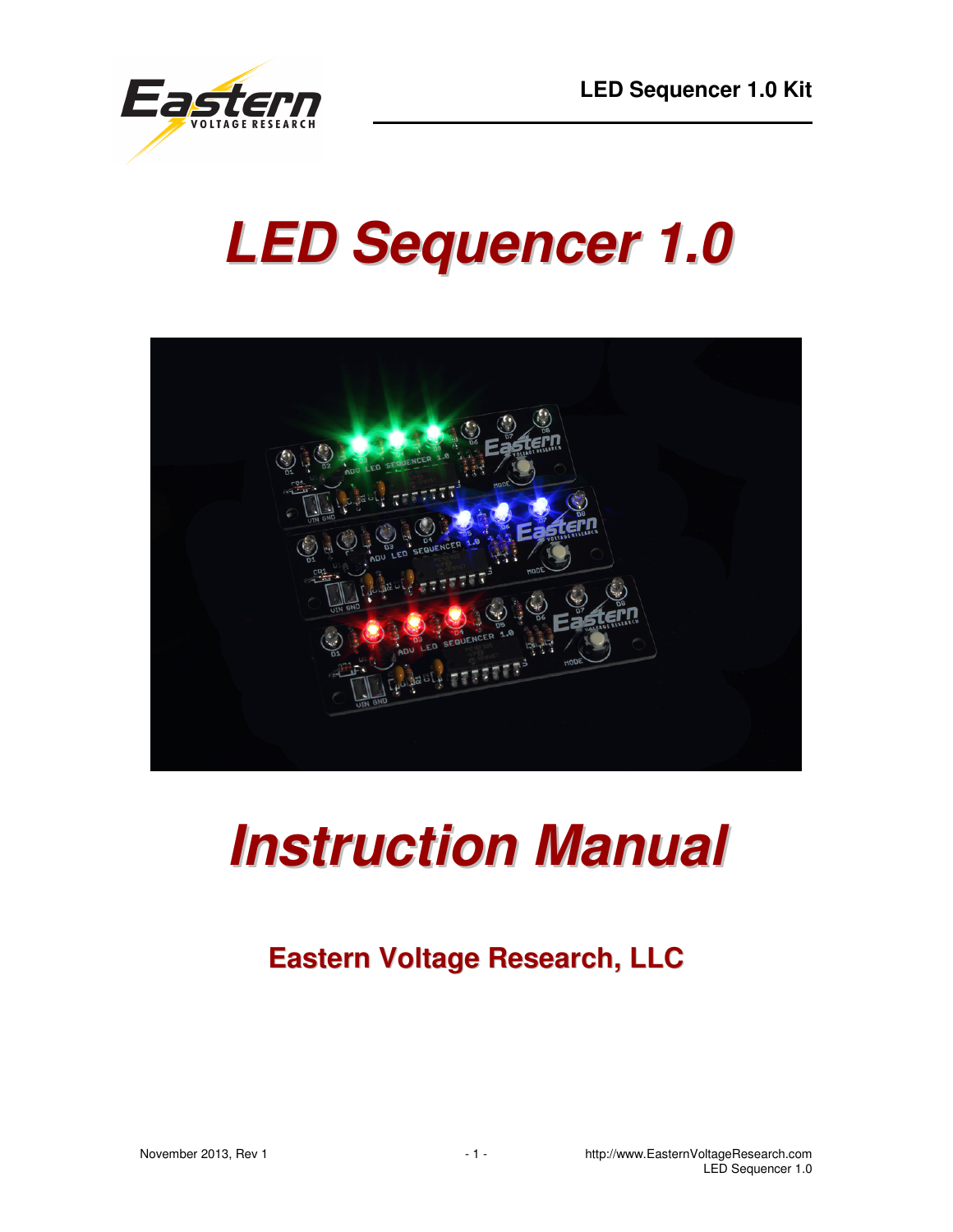



#### **Introduction to the LED Sequencer 1.0 Kit**

Thank you for purchasing the LED Sequencer 1.0 Kit. The LED Sequencer 1.0 Kit is a simple LED chaser style kit that features an array of 8 LEDs that are displayed in a variety of user selectable patterns. The sequenced LED display is quite impressive and extremely bright and is available in red, blue, and amber colors. Many of our purchasers have used this kit as a helmet mounted taillight for bicycle use as it provides excellent visibility. Others have used it for automotive decoration as well as costume use.

The kit is driven by a 16-bit microcontroller and features a variety of user selectable modes and flash rates. A single onboard pushbutton allows the user to change these display patterns with a single click and also to adjust the flash rates and speed of which those patterns are displayed.

Notice to Beginners: If you are a first time kit builder, you may find this instruction manual easier to understand than expected. Each component in this kit has an individual check box, while a detailed description of each component is provided as well. If you follow each step in the instruction manual in order, and practice good soldering and kit building skills, the kit is next to fail-safe.



#### **Please read this manual in its entirety before building, testing, or operating your kit!**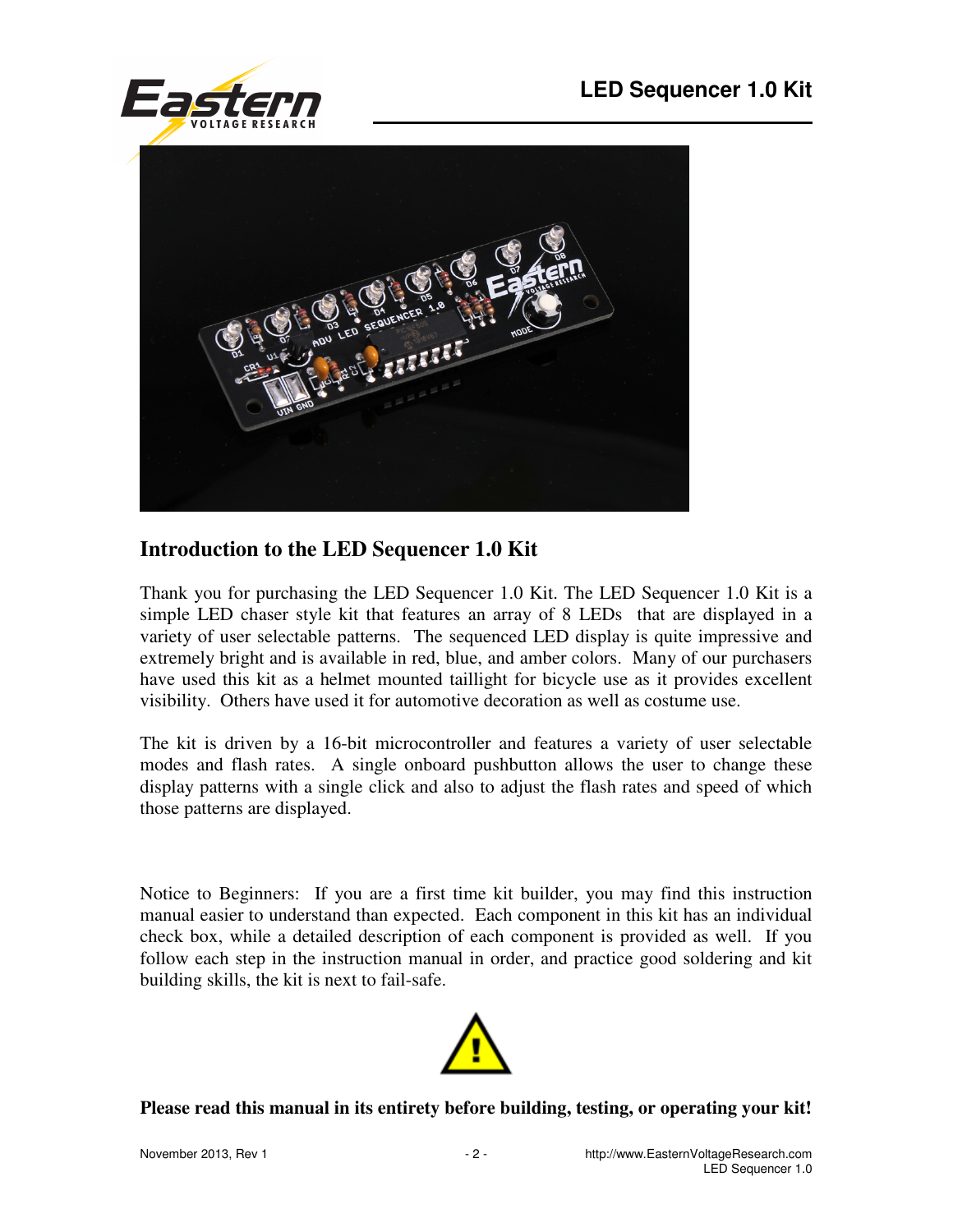



#### **Circuit Description**

The LED Sequencer 1.0 is a very simple circuit comprised of only a few major components. The brains of the circuit is a 16-bit PIC16F505 microcontroller, U2. The microcontroller contains the code and information required to drive the LEDs and create all the different patterns and illumination styles. U1 is a linear voltage regulator which converts the 9V input voltage to 5V which is required by the PIC microcontroller. Finally a pushbutton, PB1, allows the user to turn the unit ON and OFF as well as select which lightning pattern to display.

#### **Kit Building Tips**

A good soldering technique is key! Let your soldering iron tip gently heat both the wires and pads simultaneously. Apply solder to the wire and the pad when the pad is hot enough to melt the solder. The finished joint should appear like a small shiny drop of water on paper, somewhat soaked in. If the pads have not heated up sufficiently, melted solder (heated only by the soldering iron itself) will form a cold solder joint and will not conduct properly. These cold joints appear as dull beads of solder, and can be easily fixed by applying additional heat to the pad and wire. All components, unless otherwise noted, should be mounted on the top side of the board. This is the side with the silkscreen printing.

When installing components, the component is placed flat to the board and the leads are bent on the backside of the board to prevent the part from falling out before soldering. The part is then soldered securely to the board, and the remaining lead length is clipped off. It is also extremely important to place the components as close to the board as possible. This is necessary for proper operation over the wide frequency range of the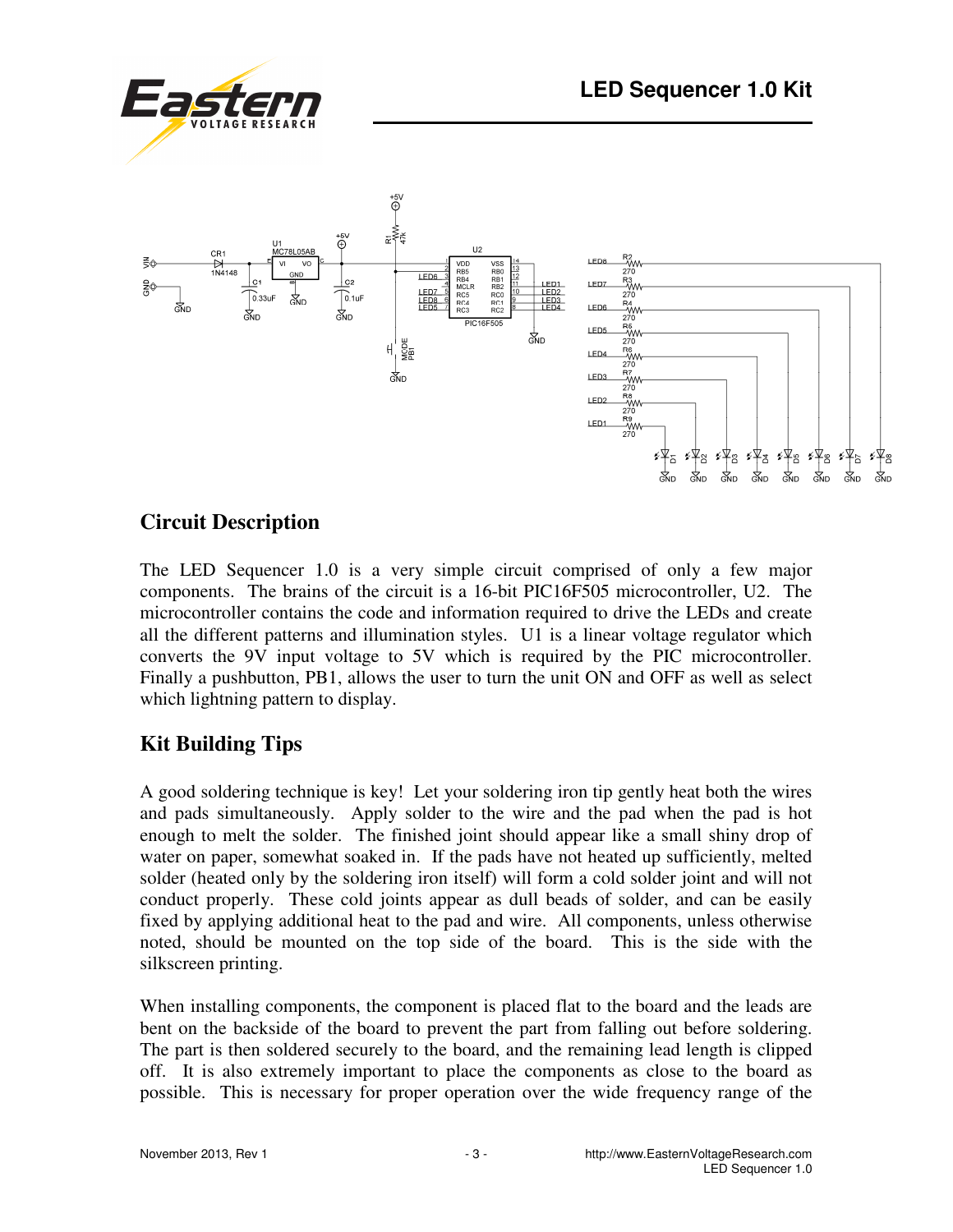

various kits we provide. Also be sure that component lead lengths are always as short as possible. This will avoid adding any stray capacitances or inductances that can be detrimental to circuit operation.

An alternative approach (which is actually the one I use) is to install the component into the board and then apply a piece of masking tape on the topside to the hold the component in place temporarily. The leads on the backside of the board are then trimmed leaving about 0.10" lead protruding through the backside of the board, and then soldered from the backside. You can then remove the masking tape, and finally apply a small amount of solder on the top to complete the joint on both sides. This is shown in the figure below.



#### **Surface Mount (SMT) Component Soldering Instructions**

One of the first things you'll notice with your electronics kit is that many of the included components are surface mount components. These components do not have conventional leads, as is the case with thru-hole components, and instead solder directly to pads located either on the top or bottom of the PCB board.

One of the first things to remember when soldering surface mount (SMT) components to the board is that patience is a must! The first step when soldering a SMT component to the board, after properly identifying both the component and the location where it will be installed on the PCB board, is to slightly "tin" one of the pads on the PCB board that will connect to the component. This is accomplished by simply applying a very small amount of solder directly to the pad with the soldering iron as shown below.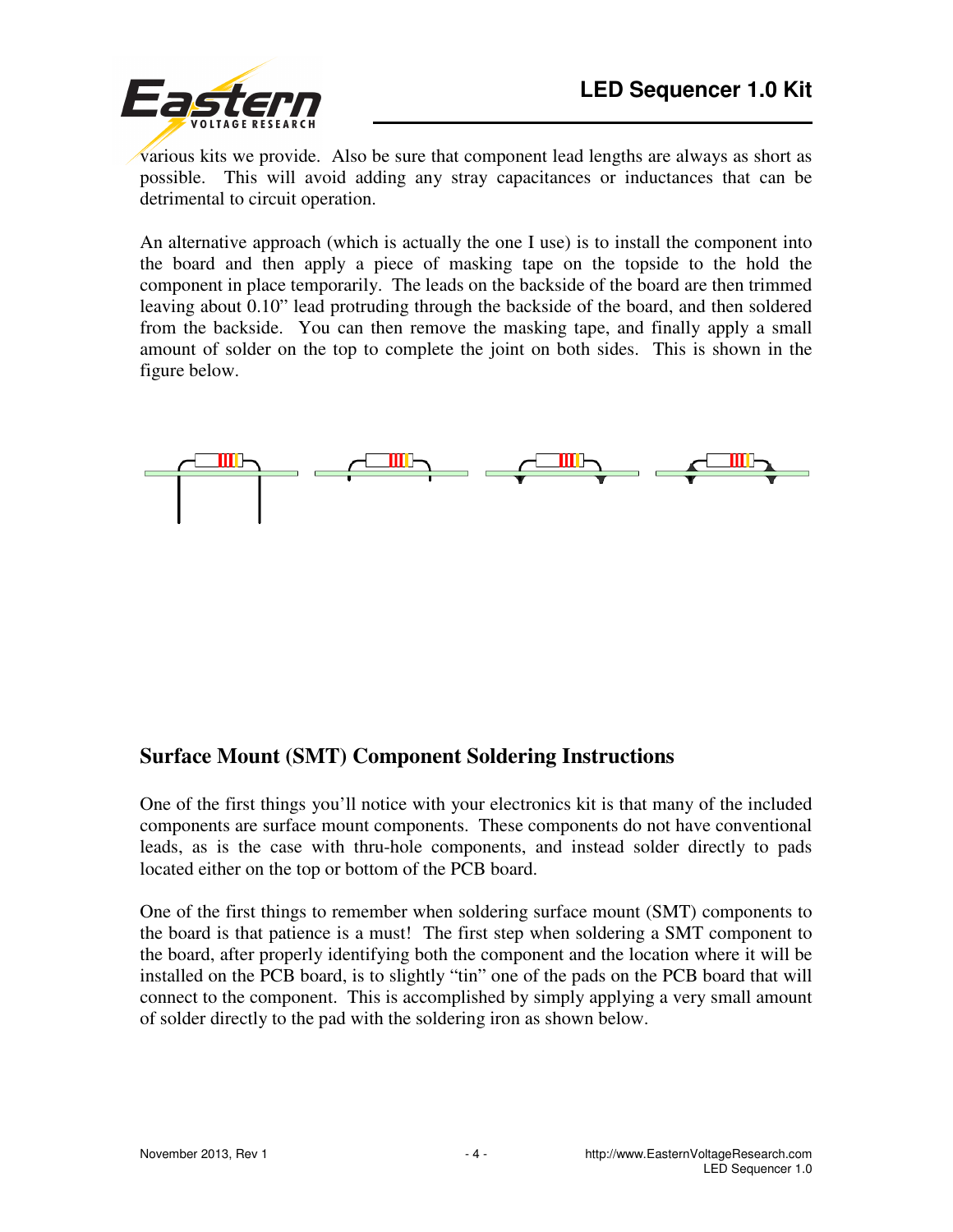

The next step is to pick up and hold the component in place on its tinned pad using tweezers. While holding the component in place with tweezers, briefly re-heat the solder with the soldering iron so that it flows onto the component solder tab and forms a nicely shaped solder fillet. For the remaining solder tabs on the same component, briefly heat up the component tab using the soldering iron and apply a small amount of solder directly to the pad, again creating a nicely shaped solder fillet. It is important to note that when reheating the solder, the soldering iron tip should contact the solder tab of the body of the component and not the solder directly. This will allow the solder to flow as efficiently as possible and form a proper solder fillet.



At first, surface mount soldering may seem a bit difficult, but its actually much easier than thru-hole soldering once you get the hang of it. Good luck and take your time!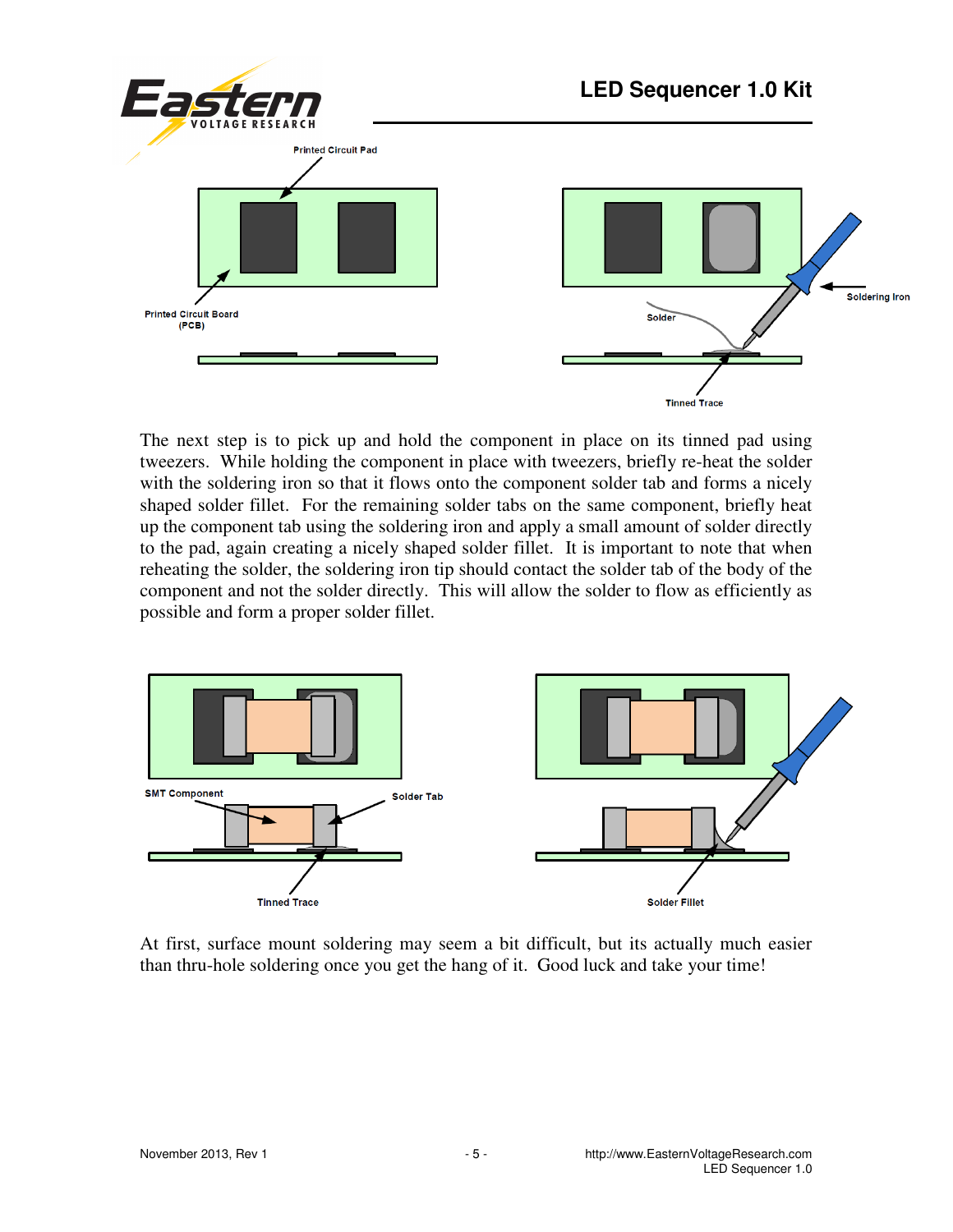

#### **LED Sequencer 1.0 Kit Parts List**

#### **RESISTORS**

| $\Box$ | 47k Resistor (yellow-violet-orange), R1 |  |
|--------|-----------------------------------------|--|
|        |                                         |  |

**8** 270 ohm Resistor, 1/8W, (red-violet-brown), R2,R3,R4,R5,R6,R7,R8,R9

#### **CAPACITORS**

| $\Box$ | 0.33 uF Capacitor, C1 |
|--------|-----------------------|
|--------|-----------------------|

**1** 0.1uF Capacitor, C2

#### **DIODES**

| $\Box$ | 1N4148 Diode, CR1                                           |
|--------|-------------------------------------------------------------|
| $\Box$ | Ultra-high brightness LEDs, T1 (red, blue, or amber), D1-D8 |

#### **SEMICONDUCTORS**

| $\Box$ | MC78L05AB Voltage Regulator, U1 |
|--------|---------------------------------|
|        |                                 |

**1** PIC16F505 Microcontroller, U2

#### **MISCELLANEOUS**

- $\Box$  1 Pushbutton, PB1
- $\Box$  1 9V Battery Connector<br> $\Box$  1 DIP Socket, 14-Pin
- 1 DIP Socket, 14-Pin

#### **REQUIRED, NOT SUPPLIED**

1 9V Battery or 9-12V DC Power Supply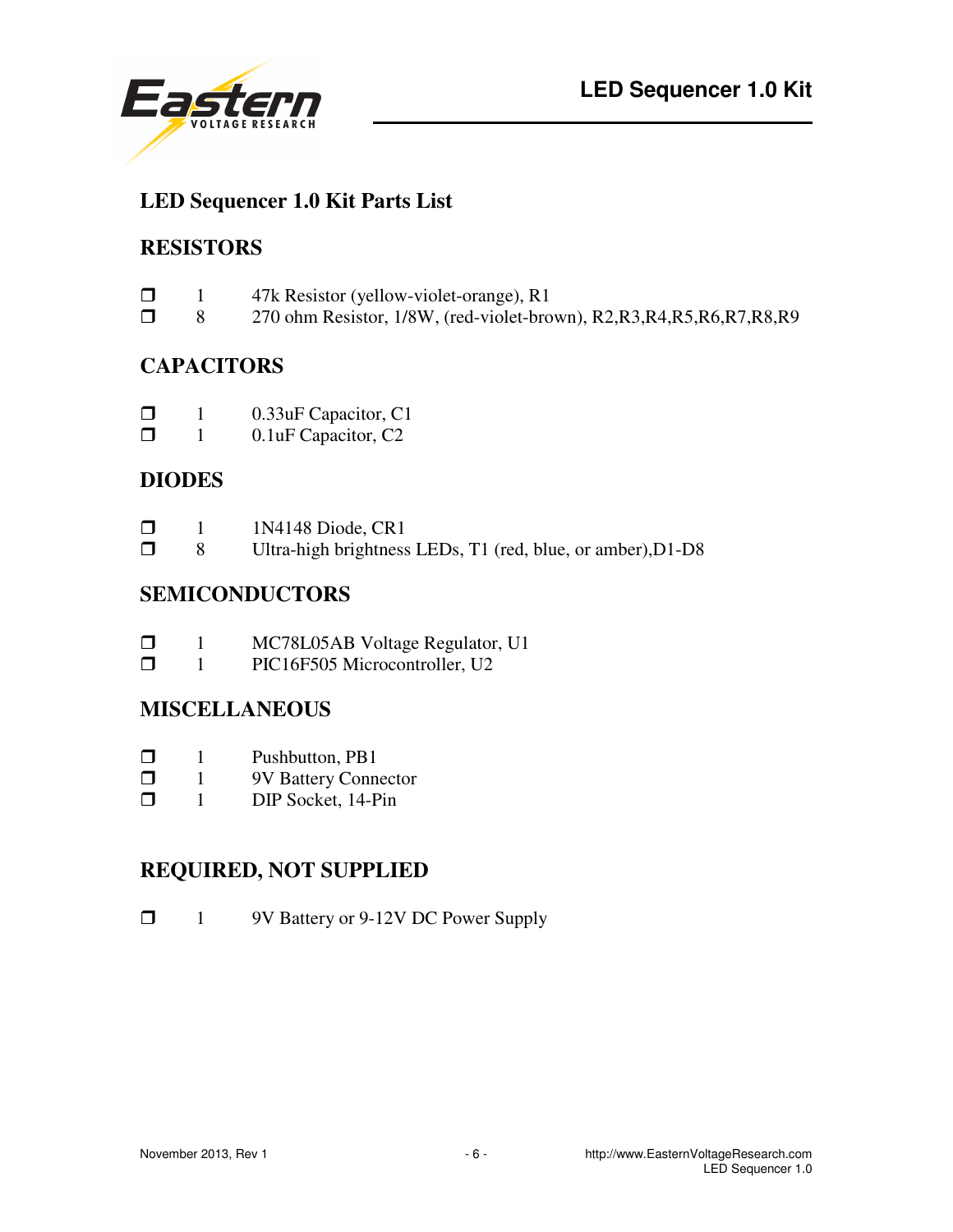

**LED Sequencer 1.0 - Component Layout Diagram** 

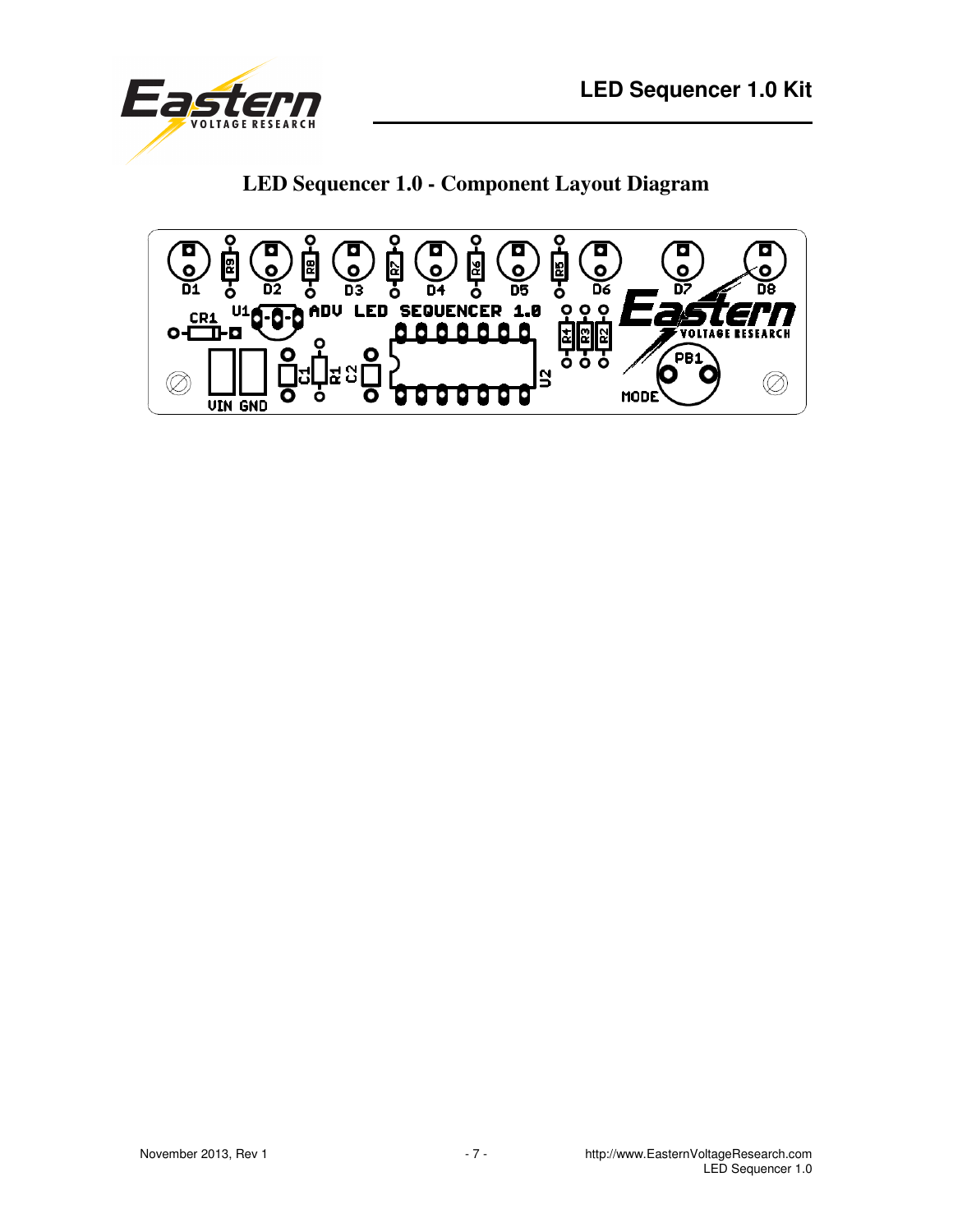

#### **KIT Building Instructions**

Now we will begin building the kit. There are just a few more important things to know before we install the first components.

For each component, the word "install" always means the following:

- 1. Pick the correct value to start with.
- 2. Insert the component into the correct printed circuit board (PCB) location.
- 3. Orient the component correctly especially when there is a right and a wrong way to solder it in. (i.e. Electrolytic capacitors, diodes, ICs, transistors, etc...)
- 4. Solder all connections unless directed otherwise. Ensure enough heat is used to allow solder to flow for clean, shiny, and completed connections.

Also, please be sure to take us seriously when we say that good soldering is the key to the proper operation of your circuit!

- Use a 25W soldering pencil with a clean, sharp tip. DO NOT USE a high power soldering gun such as those trigger activated units.
- Use only rosin core solder intended for electronics use
- Ensure your work area is clean, and has plenty of bright lighting
- Build your kit in stages, taking breaks to check your work. Be sure to clean the board periodically with a brush or compressed air to remove any excess wire cuttings, etc…

Okay, so lets begin!

- $\Box$  1. Install R1, 47k resistor (yellow-violet-orange)
- 2. Install R2, 270, 1/8W ohm resistor (red-violet-brown)
- 3. Install R3, 270, 1/8W ohm resistor (red-violet-brown)
- $\Box$  4. Install R4, 270, 1/8W ohm resistor (red-violet-brown)
- 5. Install R5, 270, 1/8W ohm resistor (red-violet-brown)
- $\Box$  6. Install R6, 270, 1/8W ohm resistor (red-violet-brown)
- $\Box$  7. Install R7, 270, 1/8W ohm resistor (red-violet-brown)
- **8.** Install R8, 270, 1/8W ohm resistor (red-violet-brown)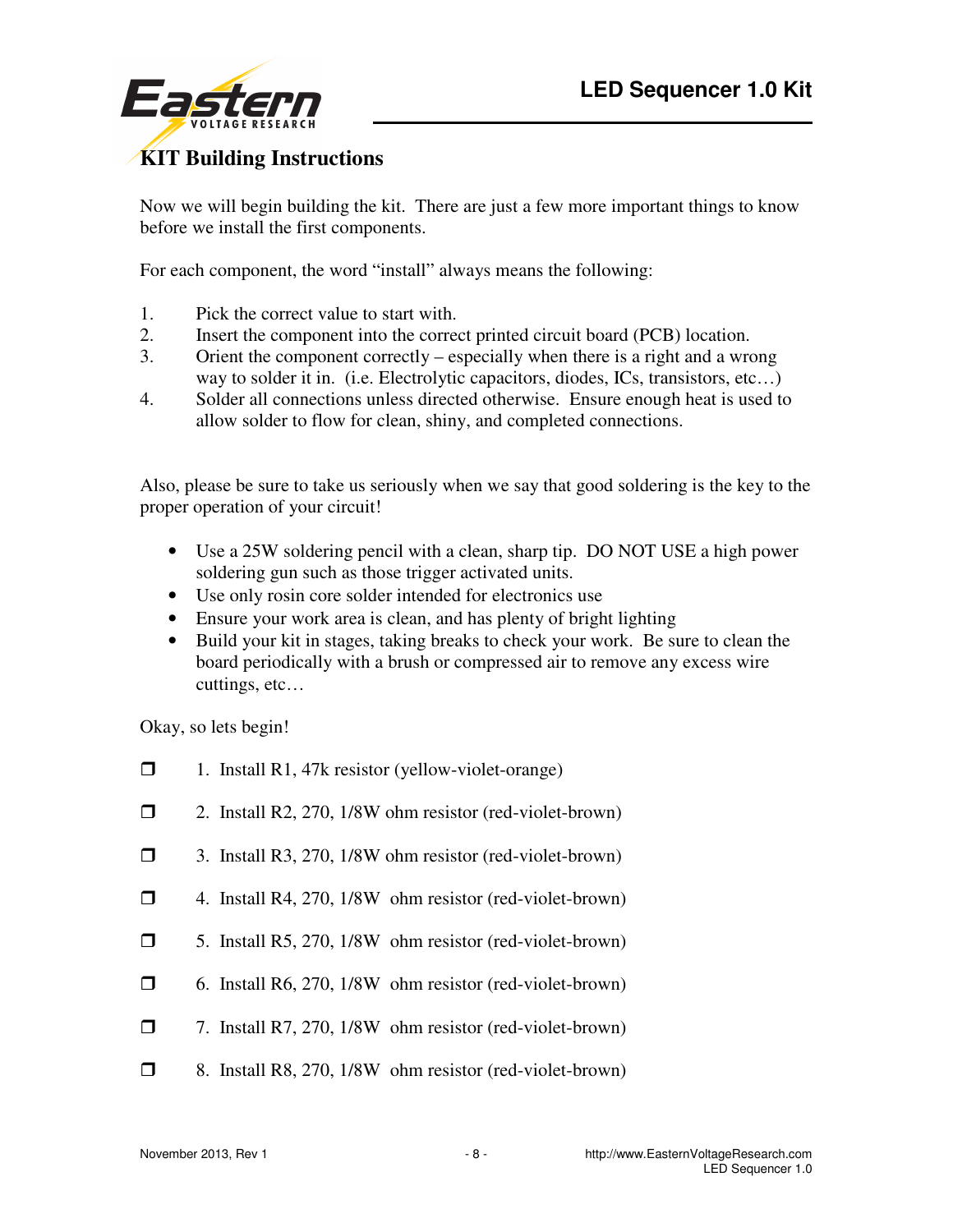

- 9. Install R9, 270, 1/8W ohm resistor (red-violet-brown)
- 10. Install C1, 0.33uF capacitor(marking BC334 or 334 or similar)
- 11. Install C2, 0.1uF capacitor (marking BC104 or 104 or similar)
- $\Box$  12. Install CR1, 1N4148 diode. The cathode band on the diode must match that shown on the silkscreen.
- 13. Install D1, LED. The short lead of the diode is the cathode and will install into the square pad on the PCB board.
- $\Box$  14. Install D2, LED. The short lead of the diode is the cathode and will install into the square pad on the PCB board.
- 15. Install D3, LED. The short lead of the diode is the cathode and will install into the square pad on the PCB board.
- $\Box$  16. Install D4, LED. The short lead of the diode is the cathode and will install into the square pad on the PCB board.
- $\Box$  17. Install D5, LED. The short lead of the diode is the cathode and will install into the square pad on the PCB board.
- $\Box$  18 Install D6, LED. The short lead of the diode is the cathode and will install into the square pad on the PCB board.
- $\Box$  19. Install D7, LED. The short lead of the diode is the cathode and will install into the square pad on the PCB board.
- $\Box$  20. Install D8, LED. The short lead of the diode is the cathode and will install into the square pad on the PCB board.
- 21. Install U1, MC78L05AB voltage regulator (marked MC78L05AB) This IC needs to be orientated properly. Please insert U1 into the board with the flat edge of the IC orientated according to the silkscreen layout drawing.
- $\Box$  22. Install a 14-pin DIP socket into the U2 location. Note that one end of the DIP socket is marked by a notch; this end MUST be oriented as shown on the PCB layout. **DO NOT INSTALL PIC16F505 at this time!**
- □ 23. Install pushbutton, PB1.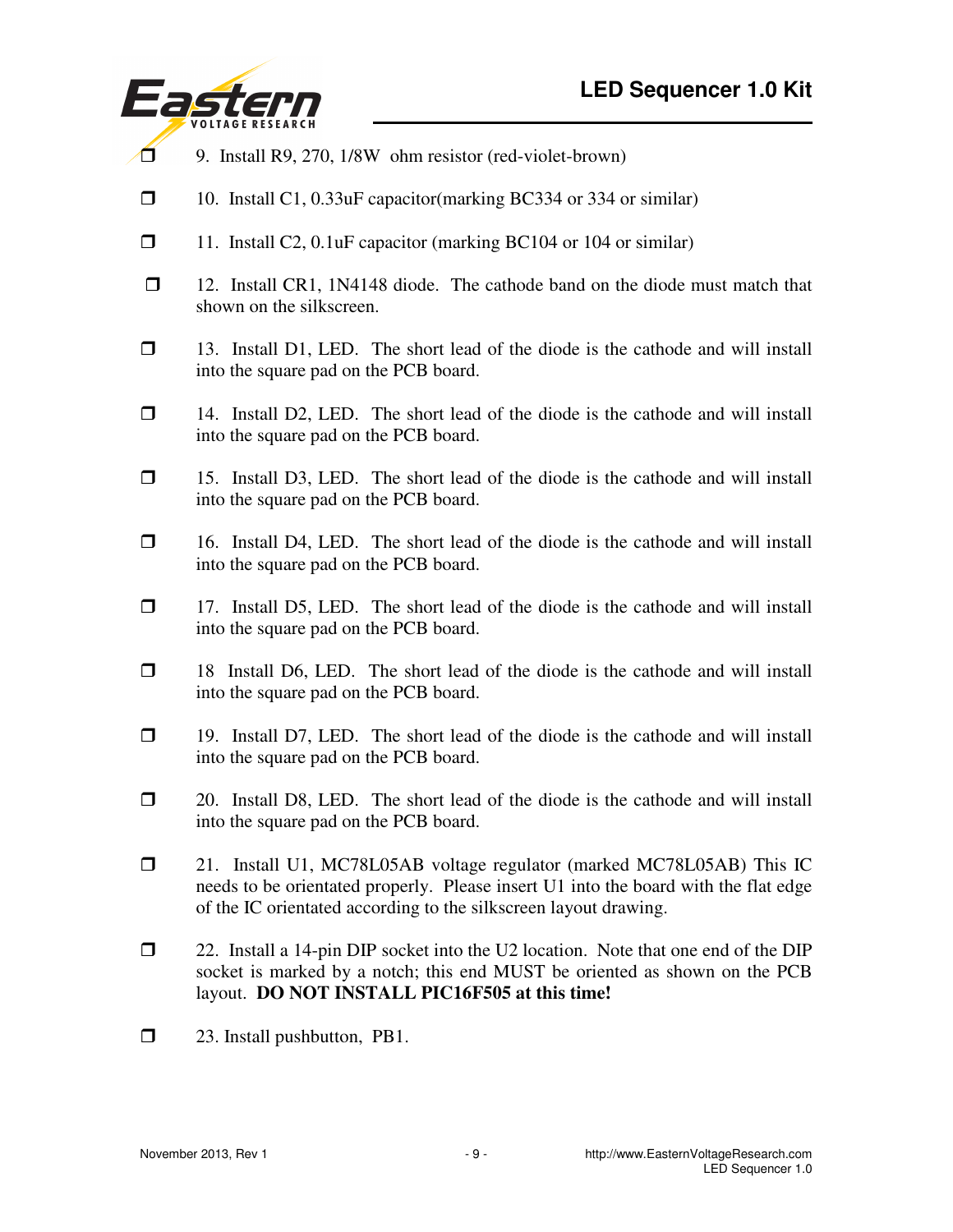

 $\Box$  24. Install the 9V battery connector to the PCB board. The red wire connects to the terminal pad labeled VIN on the PCB while the black wire connects to the terminal pad labeled GND.

Congratulations! You have just completed your LED Sequencer 1.0 kit. Please take a few moments to look over the board and ensure that all the components are installed properly with the correct orientation. Since some of the parts may be unfamiliar to you, you may want to be extra sure that they have been inserted correctly. After you are sure that everything seems to be properly installed, move on to the set-up and testing section.

#### **Set-up and Testing**

Okay, so lets begin!

### **RECOMMENDED TEST EQUIPMENT, NOT SUPPLIED**

 $\Box$  1 None required

- $\Box$  1. Connect a new 9V battery (not supplied) to the 9V battery connector. At this time, nothing on the LED Sequencer board should be illuminated. You can also use an external 6V-9V power source if desired. Just make sure the voltage is 6- 9VDC, and that you ensure proper polarity when connecting this source to the board, otherwise, you could damage it with reverse polarity. Again, by installing a diode in series with the 9V input, you can protect against reverse voltage protection if desired.
- 2. All LED modes are controlled by the user by a single pushbutton. The pushbutton has three modes of operation. The function selected by the pushbutton depends on how long the pushbutton is pressed by the user. The first thing we will do is to show you how the LED pushbutton feedback system works. Go ahead and press the pushbutton and hold it down. You will notice that on the left side of the board, the  $1<sup>st</sup>$  LED segment will illuminate, then the  $2<sup>nd</sup>$  LED segment, and finally the  $3<sup>rd</sup>$  LED segment. Release the pushbutton after the  $3<sup>rd</sup>$ LED segment illuminates, and the LED Sequencer should remain in the OFF state. What do these LED segments mean? Great question. The following paragraphs describe the functionality.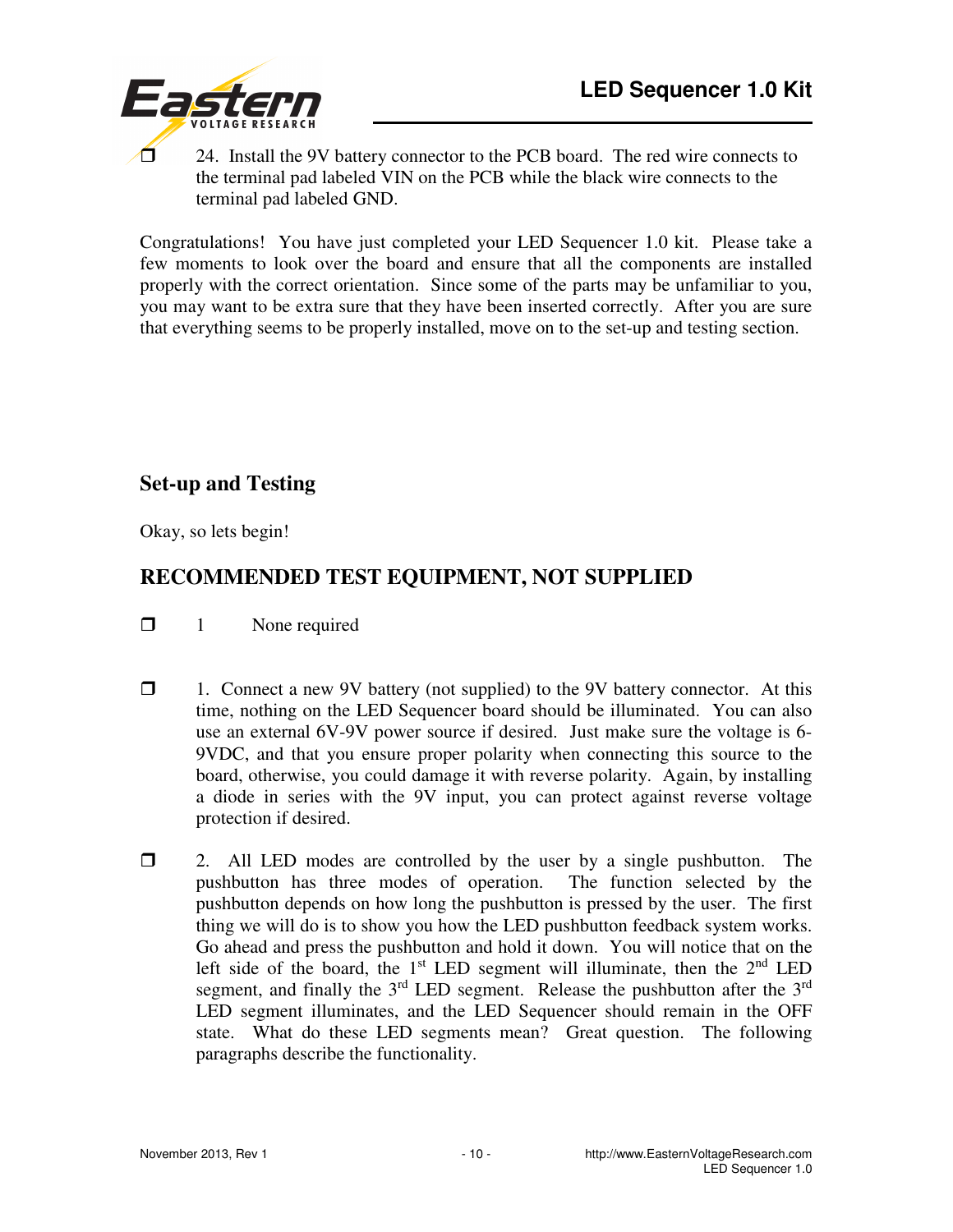

 $1<sup>st</sup> SEGMENT - If you release the push button after only the 1<sup>st</sup> segment has$ illuminated, then the pattern rate (speed) will increment. There is a total of (4) four speeds per pattern, so once you reach the highest speed (rate  $= 4$ ), it will reset back to the lowest speed.

 $2<sup>nd</sup> SEGMENT – If you release the push button after the 1<sup>st</sup> and 2<sup>nd</sup> segments have$ illuminated, then the pattern type will increment. There are a total of (7) separate modes, which are listed below. Once you reach mode 7, it will increment back to mode 1 which is the OFF state.

| MODE 1            | OFF                          |
|-------------------|------------------------------|
| MODE 2            | Cylon Eye Sweep (Single LED) |
| MODE <sub>3</sub> | Cylon Eye Sweep (Dual LED)   |
| MODE 4            | Flash Mode (ALL LEDs)        |
| MODE 5            | Dual Eye Sweep Inward        |
| MODE 6            | Dual Eye Sweep Outward       |
| MODE 7            | Alternate Flash Left/Right   |

 $3<sup>rd</sup>$  SEGMENT – Finally, if you release the pushbutton after all three segments illuminate, than the LED Sequencer will be disabled and enter the OFF state.

 One final note, is that because the microcontroller being used does not have interrupt capability (i.e. a pushbutton that can be read at any time during operation), pushbutton inputs are only detected by the microcontroller when the LED sequences are at the left side of the board. So when you decide to change display modes, simply hold the pushbutton down, and once the LED sequence returns back to the left side of the board, you'll see all LEDs turn off and the LED feedback system begin to operate illuminating the sequence of  $1<sup>st</sup>$ ,  $2<sup>nd</sup>$ , and  $3<sup>rd</sup>$ LED segments, again depending on how long you hold the pushbutton.

Congratulations! Your LED Sequencer 1.0 Kit is now complete and operational.

#### **Troubleshooting**

PROBLEM: Some LEDs are not working

SOLUTION: This is typically due to an LED being installed backwards. Check the LEDs to ensure they are installed in the proper orientation.

PROBLEM: LEDs are very dim.

SOLUTION: This is due to a bad battery, or an AC power adapter that cannot put out much current.